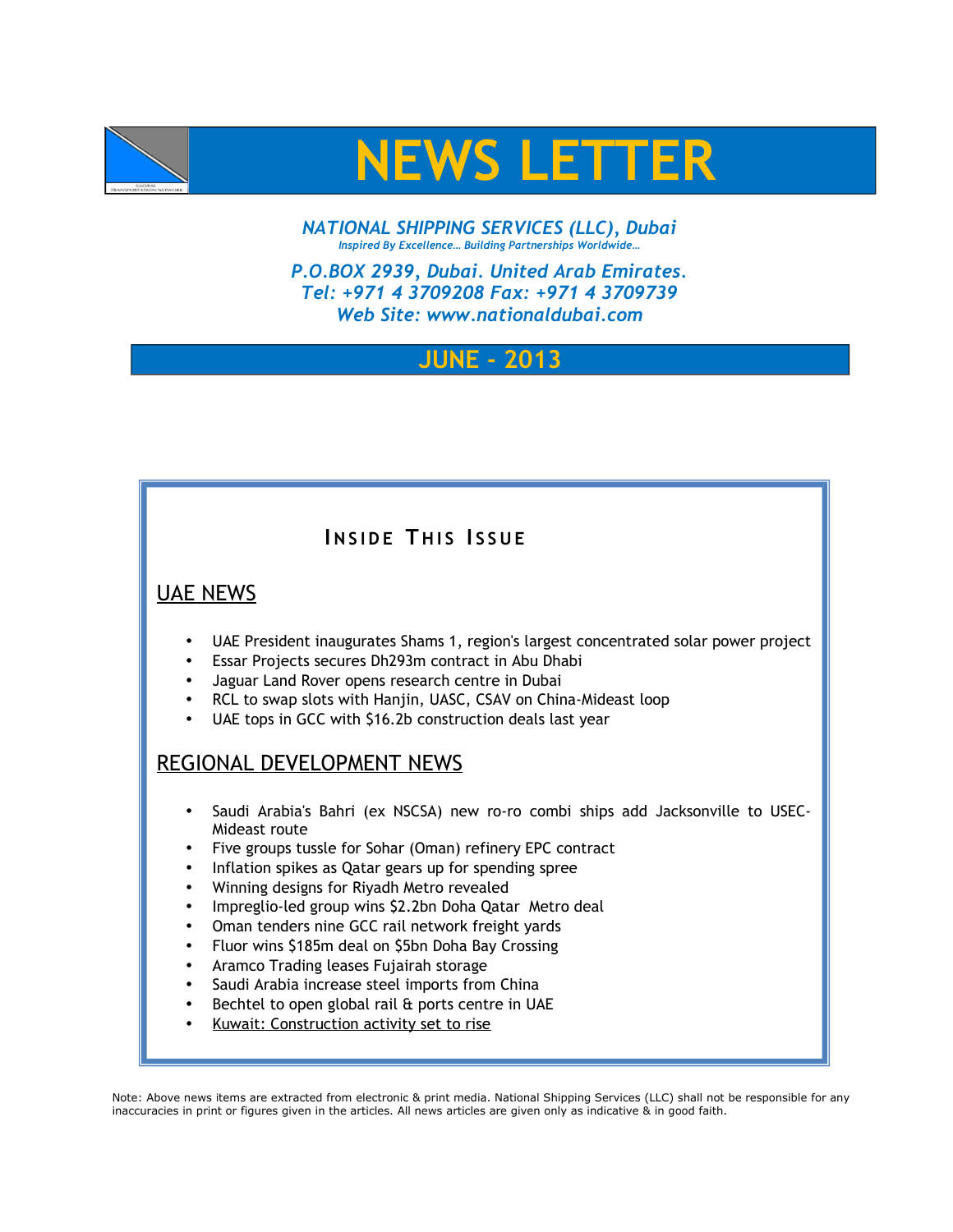### **INSIDE THIS ISSUE**

### Port, Terminals, International Shipping and Cargo related News

- Jebel Ali port to have 19m TEU capacity by end 2014
- Work begins on \$130m Sohar Port container terminal
- Tenders opened for terminal at \$6bn Grand Faw port
- Aqaba Container Terminal marks USD 140 million expansions
- Britain's former flagship to be scrapped in Turkey
- Eastern Indian port to resume shipbreaking operations
- • [JSW Steel eyeing coal mines in Africa, US and Canada](http://coaljunction.in/news/newsdetail/jsw_steel_eyeing_coal_mines_in)
- Urgent action still required between Asia and North Europe: Drewry
- Shipowners pleased IMO easing up ship waste water dumping rules

Bunker Prices 24<sup>TH</sup> Apr 2013 (US\$) Bunker Prices 24<sup>TH</sup> May 2013 (US\$)

The Baltic Exchange Indices  $24<sup>TH</sup>$  Apr 2013 The Baltic Exchange Indices  $24<sup>TH</sup>$  May 2013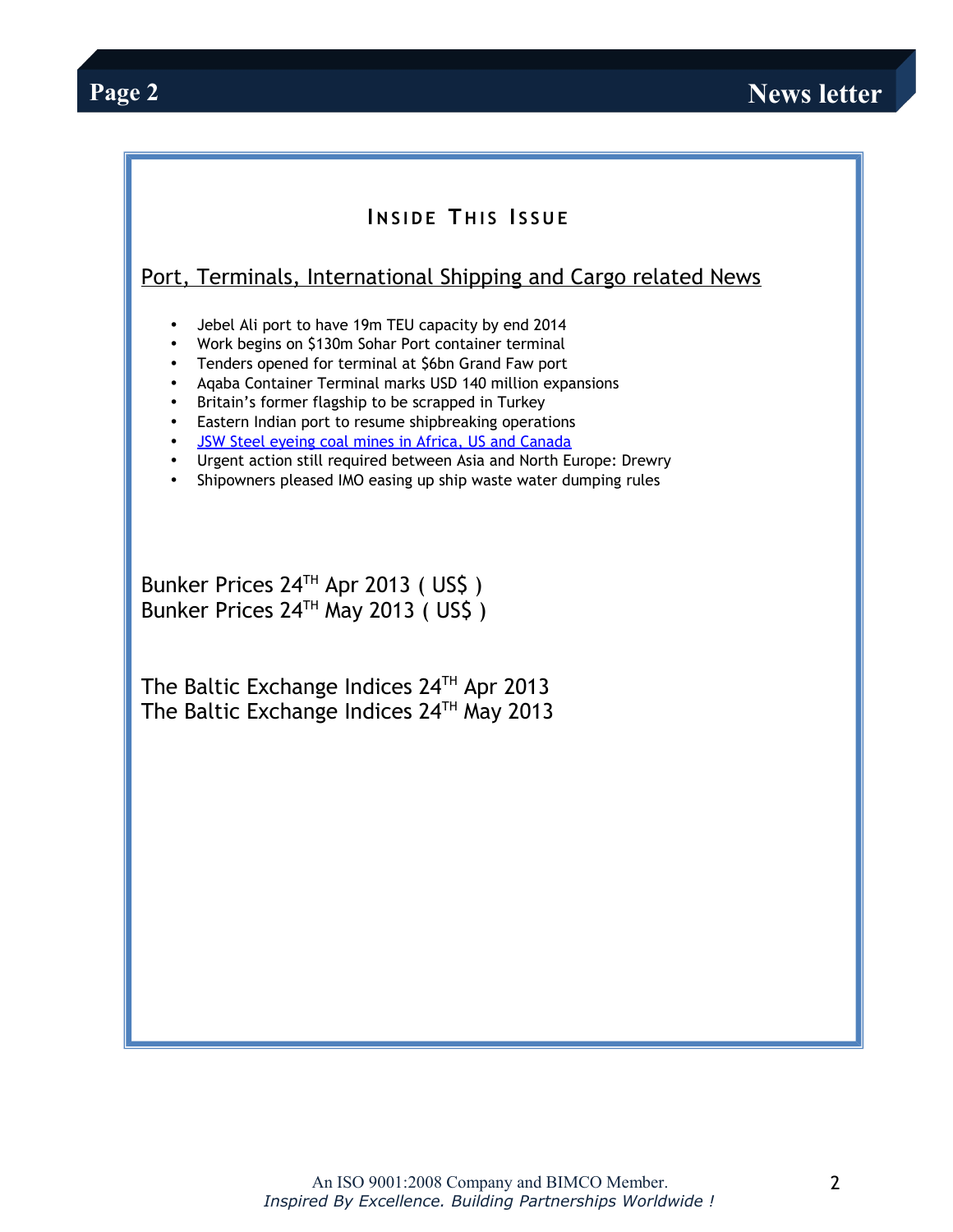### UAE News

UAE President inaugurates Shams 1, region's largest concentrated solar power project



Shams 1, the largest concentrated solar power project in the region, is officially inaugurated by President His Highness Shaikh Khalifa Bin Zayed Al Nahyan. Developing a project of this scale is a significant achievement for Abu Dhabi, Masdar and its partners, Total and Abengoa, said Sultan Al Jaber, CEO of Masdar. With this new solar project, Masdar will be producing 10 per cent of world's renewable energy, said Al Jaber, adding that the UAE is now producing 68 per cent of the GCC's renewable energy.

The construction started in the third quarter of 2010 with an expected cost of Dh2 billion (\$600 million) to produce enough energy to power 20,000 homes. Shams 1 is a joint venture between Masdar, Total and Abengoa.

### Essar Projects secures Dh293m contract in Abu Dhabi

Essar Projects (EPL), a Global EPC (Engineering, Procurement, Construction) contractor has bagged three new orders totalling \$80 million (Dh293 million) in Abu Dhabi underpinning its presence in the Middle East market, the company said. Abu Dhabi refiner Takreer has awarded a direct contract to EPL for Engineering, Procurement, Construction Works, Commissioning and Start-up for a Spent Caustic Treatment Plant of capacity 3.6 cubic meter per hour at Abu Dhabi Refinery. Merichem Process Technologies, Houston is the technology partner for the project. Alwyn Bowden, President & CEO, Essar Projects said, "The Middle East is a key market for Essar Projects. These wins are strategically important steps in reinforcing our Global footprint, and build on our existing presence, executing projects in South East Asia, India, Africa, and the USA." Samsung Engineering, Korea has awarded a contract to EPL for Civil Works for the Carbon Black & Delayed Coker (CBDC) Project for the Ruwais refinery. G.S.Engineering, Korea has awarded construction of twin inter refinery pipelines (IRP); one being a 28 inches x 94.6-kilometre, Jet A1 pipeline & the other being a 28 inches x 94.6-kilometre, Gas Oil pipeline. Mobilisation activities for all of these contracts is underway. The EPC for the spent caustic plant is scheduled for completion in 27 months; the Civils Contract for CBDC is to be completed in 22 months, and the time frame for the IRP Twin pipeline is 8 months. Takreer is the UAE's largest oil refining company, contributing strongly to the rapid growth of UAE economy. Since inception, Takreer has maintained its position as a leading refining company, thanks to high standards and efficient refining operations, consistent with sound health,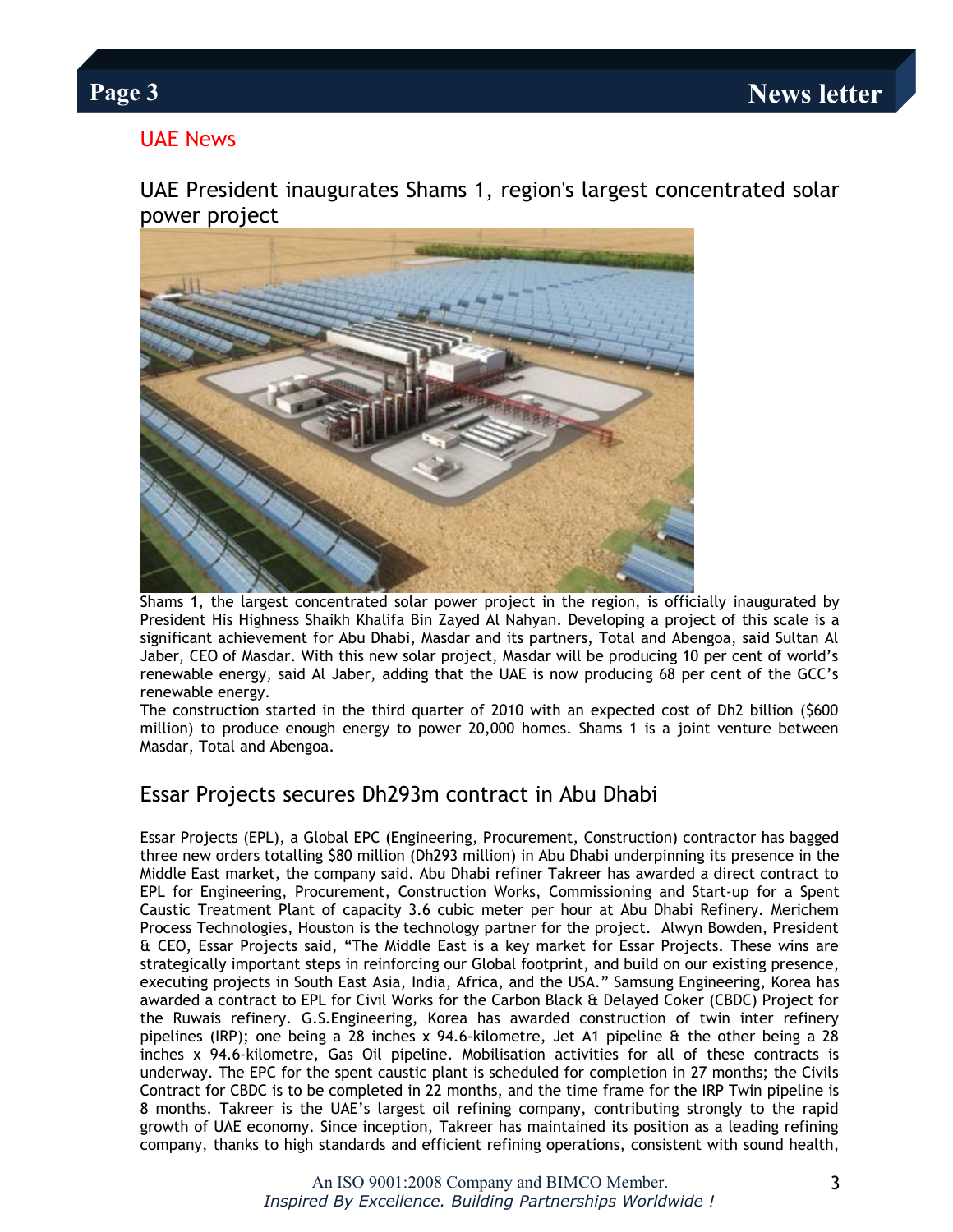safety and environment practices, as well as World standard performance of both operations and employees.

#### Jaguar Land Rover opens research centre in Dubai

Tata Motors-owned Jaguar Land Rover has opened a new engineering test centre in Dubai to conduct extreme hot weather environment vehicle research, development and testing. The 1,033m2 facility in the Al Barsha area of Dubai will offer a comprehensive range of tests on the chassis and ventilation systems, durability, calibration and resistance to heat and humidity. "Our new facility in Dubai is four times the size of the previous test centre and will enable us to enhance our future products and technologies," JLR Director of Engineering Technical Services, Martyn Hollingsworth said. The company has now been conducting hot weather testing in the region for more than 12 years. With its new centre, JLR is enhancing the programme in the Middle East, and in the running year ending March 2014, it will be investing \$4.19bn on product creation and capital expenditure. Regional MD Robin Colgan commented: "The new facility will be crucial to the company's continued success as every model for the European and MENA markets will be certified here in Dubai."

#### RCL to swap slots with Hanjin, UASC, CSAV on China-Mideast loop

BANGKOK's Regional Container Line (RCL) is to swop slots on the China-Jebel Ali leg of Far East-Middle East service, FMX/AGX 2, operated jointly by Hanjin, UASC and CSAV Norasia. This is to replace its service offering on the China-ME leg of the Hanjin's Pacific South & Gulf service which also calls at the US west coast, reported Alphaliner. It will rebrand the service RND (RCL North Asia Dubai) which will have a port rotation of Busan, Shanghai, Ningbo, Xiamen, Shenzhen-Shekou, Singapore, Jebel Ali, Singapore and Jebel Ali. It will not cover Khor Fakkan, Shahid Rajaee and Kwangyang. Additionally, RCL has been slot-sharing on the Singapore-Jebel Ali of this Far East-Middle East service since January 2013.

#### UAE tops in GCC with \$16.2b construction deals last year

The UAE has outpaced Saudi Arabia as the largest construction market with contracts awarded valued at \$16.2 billion in the GCC in 2012. The UAE's construction market grew four per cent more than the \$15.6 billion of contracts awarded in the kingdom last year. This is the first time since 2008 that Saudi Arabia has not recorded the largest value of construction awards in the region, according to Deloitte Middle East's newly-released annual report on the sector. The largest construction deal awarded in Saudi Arabia in 2012 was the contract to expand the Masjid Al Haram in Madinah. This will increase the capacity of the mosque from 600,000 to one million worshippers at an estimated cost of \$1.5 billion, the report said. Qatar was the third most active GCC construction market in 2012, with \$10.4 billion worth of contracts awarded. Transport infrastructure dominated Qatar's construction sector, with four of the five biggest contracts awarded for major transport projects. Hosting the 2022 Fifa World Cup should yield considerable contracts across the construction and infrastructure sectors. Ahead of the sporting event, and in line with the country's 2030 Vision, Qatar's infrastructure spend is expected to reach \$150 billion. Kuwait was the fourth most active construction market in 2012, with \$8 billion worth of deals awarded. The largest of these was the long-awaited \$2.6 billion deal to build the Subiya Causeway, which had been in the pipeline for almost a decade. Transport construction accounts for 76 per cent of total construction spend in the country.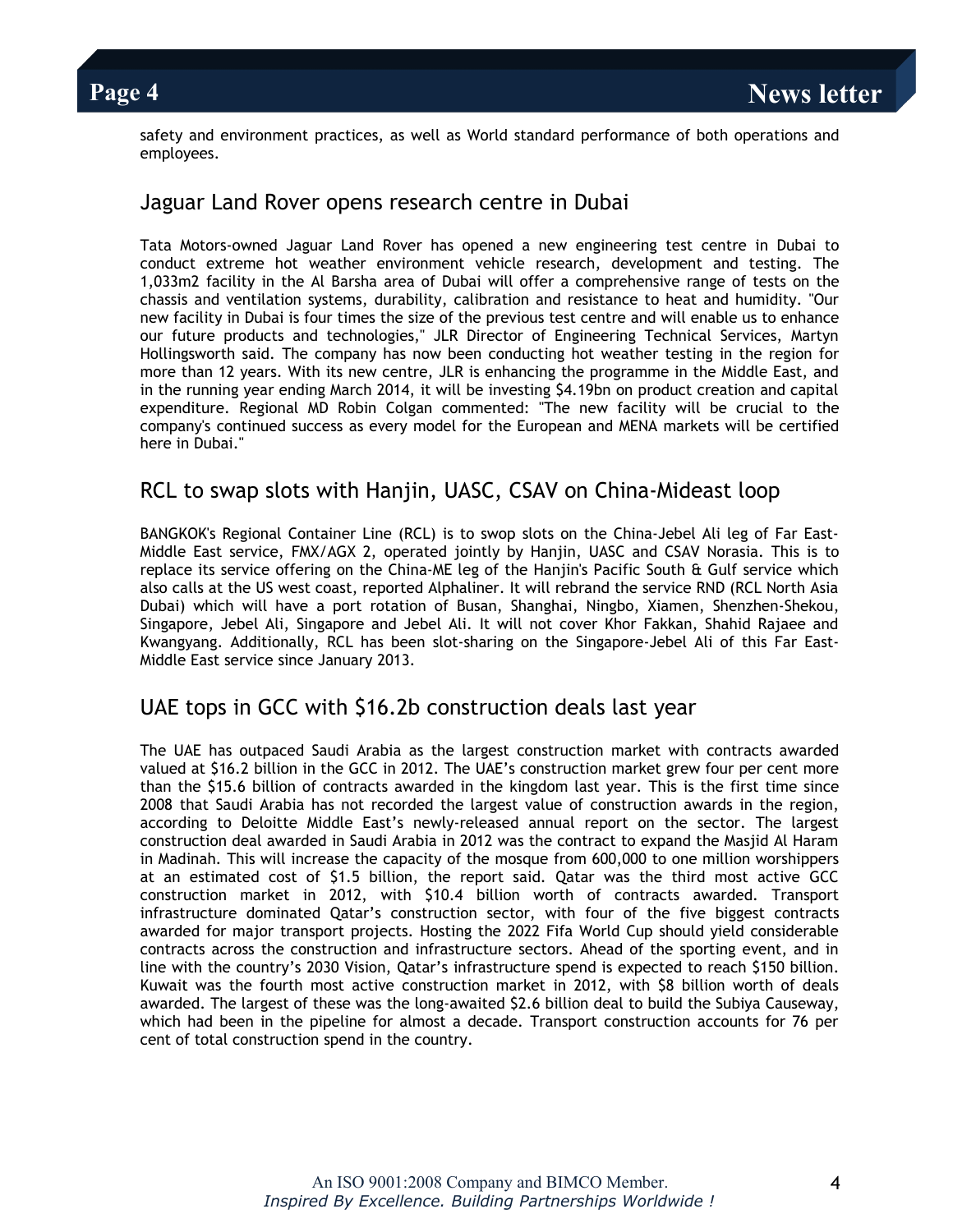## Regional Development News

#### Saudi Arabia's Bahri (ex NSCSA) new ro-ro combi ships add Jacksonville to USEC-Mideast route

THE Jacksonville Port Authority (JAXPORT) welcomed the first call of the 360-TEU combi ro-ro ship Bahri Abha Delivered earlier this year, the 26,000-dwt Bahri Abha is the first of six new multipurpose vessels that Bahri has placed into service calling US east coast and Arabian Gulf ports. Its Bahri rotation is Baltimore, Houston, Jacksonville, Savannah, Charleston, Wilmington, Baltimore, New York, Halifax, Jeddah, (eastbound), Jebel Ali, Dammam, Mesaieed, Mumbai, Mundra, Jeddah (westbound) and Livorno. The multi-purpose vessel called on JAXPORT's Blount Island Marine Terminal and loaded vehicles and other cargo headed to the Middle East.



Bahri formerly known as (NSCSA), The National Shipping Company of Saudi Arabia (Bahri) is today one of the biggest shipping companies in the world and occupies a pre-eminent position among its industry peers at national, regional and international levels in all sectors of its business

#### Five groups tussle for Sohar (Oman) refinery EPC contract

Five bids have been made by international joint ventures and one individual company for the engineering, procurement and construction contract on a 70% expansion project at Sohar refinery. The technical bids for the Oman Oil Refineries and Petrochemicals Co's (Orpic) project were opened recently at the tender board, revealing a strong presence from South Korean engineering firms. The joint ventures and companies bidding for the estimated \$1.5-\$1.8bn project are:

- South Korea's GS Engineering and Construction and Indian engineering giant Larsen & Toubro
- South Korea's Daelim Industrial Co and London-based Petrofac
- Hyundai Engineering & Construction and SK Engineering and Construction
- Samsung Engineering Japanese engineering corporation Chiyoda
- Leading Spanish engineering firm Técnicas Reunidas

The tender for the EPC contract of the expansion project was originally floated in December 2012; nine companies were pre-qualified in August 2012 after around 50 applied in December 2011. Japan's JGC Corp and Daewoo Engineering & Construction of Korea withdrew at an earlier date, while Technip France did not submit its offer. The project is expected to be completed by H1 2016.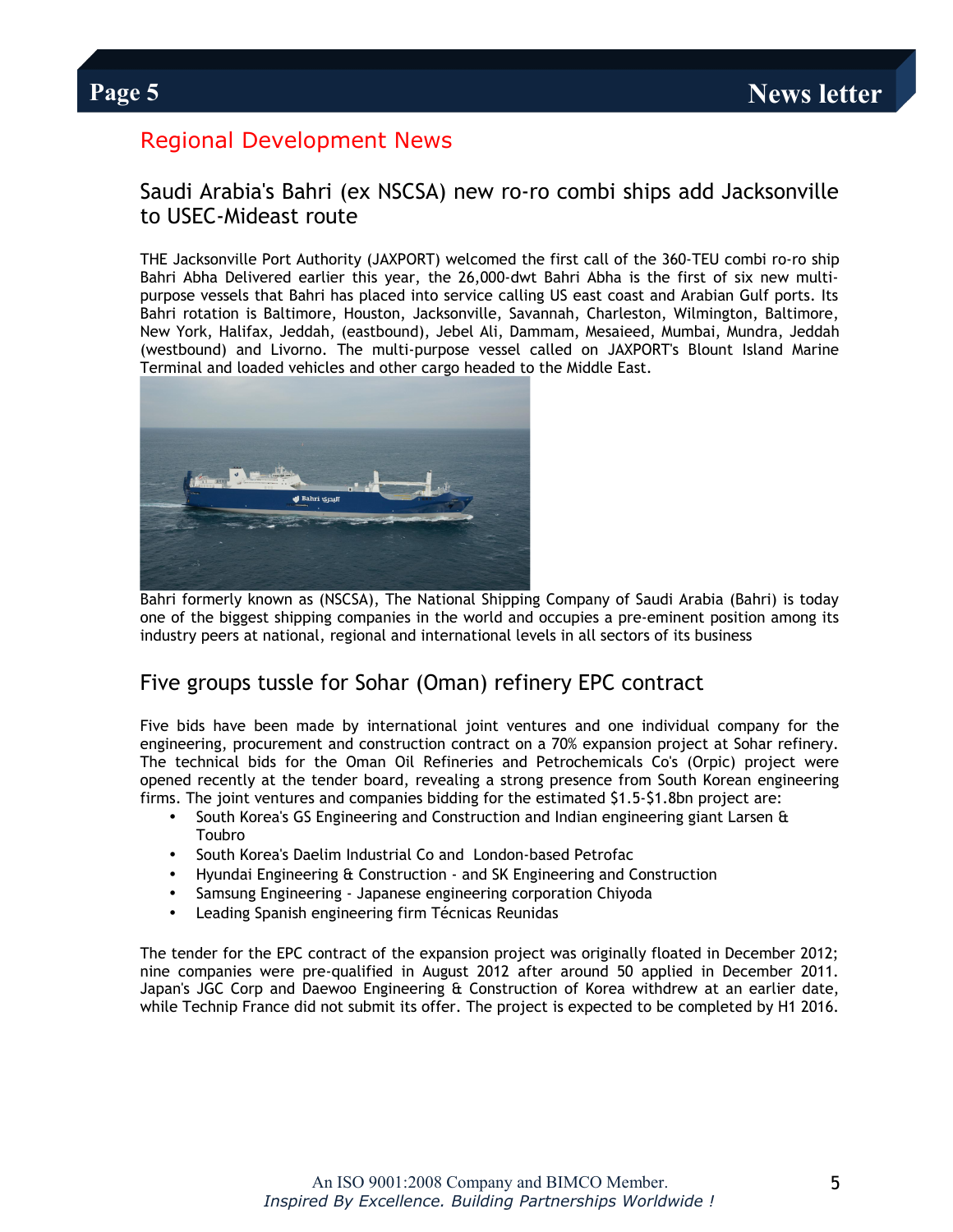#### Inflation spikes as Qatar gears up for spending spree

Five years ago, inflation in Qatar soared into the double digits after the tiny country spent heavily on hosting the 2006 Asian Games. Now, with another government spending spree and an even bigger sports event looming, inflation is on the rise again. The country of just 1.9 million people plans to spend about \$140 billion to build stadiums, roads, railways, a new airport, a seaport and other infrastructure before it hosts the 2022 soccer World Cup.



Spending on that scale could destabilise a much bigger economy. So recent data showing a sharp rise in inflation is unwelcome - and might, if it becomes a trend, threaten the smooth completion of some of the construction projects.A burst of inflation could disrupt the infrastructure programme by raising the costs and crimping the profit margins of companies building the projects.

#### Winning designs for Riyadh Metro revealed

The Arriyadh Development Authority [ADA] has unveiled the winning designs for the three main stations Riyadh's new Metro system. Zaha Hadid Architects' proposal for the King Abdullah Financial District was approved. The UK-based practice has created a design utilising soft, fluid wave forms that provide shading to minimise solar gain. Its design also used solar gemoetric lattices along the facade to create a modern twist on the Mashrabiya found in traditional Arabic architecture. The station is being built on the eastern end of the financial district - at the intersection between lines 4 and 6 and is close to both King Fahd Road and the Northern Ring Road. The other two major station awards have gone to Germany's Gerber Archtekten for the Olaya Metro Station and Norway's Snohetta for the Downtown Metro (Qasr Al Hokm) station. Gerber Architekten's design for the Olaya Metro Station - between Olaya Street and King Fahd Road - includes a new public plaza which is integrated within a city centre development. The station has a large, open entrance allowing visitors to see across all four storeys of the building, including two metro line levels, shops, food halls and a large concourse. Meanwhile, the design for the main Downtown Metro station developed by Snohetta will feature a large canopy and a shaded plaza that allows natural light to filter across the concourse. The Eid Mosque also sits at the south west corner of the station. The station, in Riyadh's Al Doho Quarter, will sit at the intersection of Al Madinah Al Munnawarah Street and King Faisal Street, and will serve as a transfer point between Metro Lines 1 and 3, as well as integrating with the bus network.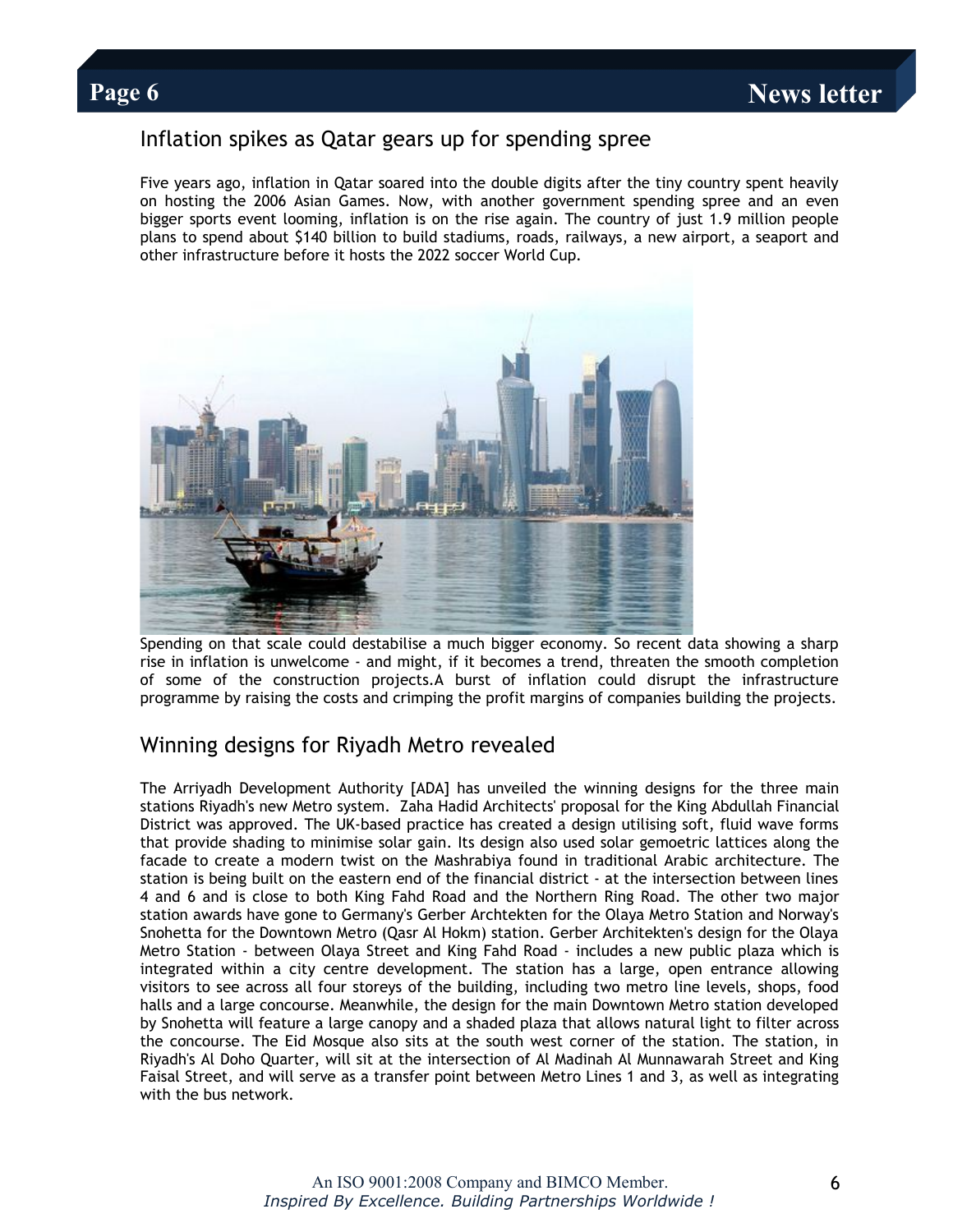### Impreglio-led group wins \$2.2bn Doha Qatar Metro deal

A consortium led by Italian construction giant Impregilo has been awarded the \$2bn-plus contract for the Red Line North of the Doha Metro, according to reports in the Italian press. Italian daily newspaper Il Sole 24 Ore said that \$808m (€630m) will be spent on the metro design phase, with another \$1.4bn (€1.1bn) budgeted for preparatory works, electromechanical systems, and architectural works - representing a total of just over \$2.2bn. The reports confirm earlier speculation that the deal had been awarded by Qatar Railways Co to the Impreglio-led consortium, which also includes Korean contractor SK Engineering & Construction and Oman-based Galfar Engineering & Contracting. Galfar issued a statement to the Oman Stock Exchange on April 16 stating that the likely rise in its share price was possibly due to news reports naming its consortium as the successful bidder. No official announcement has yet been made by Qatar Rail, but a statement is expected soon. The Doha Metro project will have an overall length of 300km distributed over four lines: Red, Green, Gold and Blue. It is part of the \$35bn Qatar Integrated Rail Programme (QIRP) and is expected to be completed in time for FIFA World Cup 2022. The Red Line North will have seven metro stations over 13km of track starting from Msheireb station. The managing director of Qatar Financial Centre estimated Qatar will invest \$200bn in infrastructure development over the next ten years. "Infrastructure is vitally important. We plan to invest \$140bn over the next five years in projects such as a new airport, a new seaport and a rail and metro system. Total infrastructure investment, including the 2022 FIFA World Cup, will be about \$200bn over the next 10 years... Qatar's investment benefits the whole region, not just Qatar itself," said Abdulrahman Al Shaibi, speaking at the 2nd Bloomberg Doha Conference.

#### Oman tenders nine GCC rail network freight yards

A tender has been opened in Oman for the preliminary design of nine freight yards for the first phase of the Oman National Railway network by the Ministry of Transport and Communications. The nine freight yards will act as key junctions along the initial 1,061km length of the rail network which will extend from the UAE border near Sohar to Duqm, while also branching elsewhere. The intermodal nature of the freight yards will allowing for the fluid transition of goods between the country's road, rail and maritime transportation systems across the breadth of the Sultanate. The largest yards are planned at either end of the network, at Sohar and Duqm, as they will be designed to handle the freight volumes handled by the industrial ports at the respective locations. The  $$6$ -billion railway project being planned by the government  $-$  a railway line that will run from the northern border to the south of Oman  $-$  is expected to generate more than 70,000 jobs, according to project statistics. It will also create opportunities for setting up thriving businesses and SMEs for young Omanis in urban areas. There will be at least 20 railway stations along the 1,061-kilometre route from Khatmat Malahah in the north to the eastern town of Duqm during the first phase. The second phase of the railway project will stretch all the way to the Yemeni border, with a further 20 stations. The government has already received bids from 14 companies to supervise the massive project. Last year, the tender board invited bids for the construction of the project, which is expected to be awarded early next year. Oman's railway project is part of the GCC's ambitious 6,000-kilometre railway venture, which will cost the six countries some \$100 billion and is expected to boost internal trade.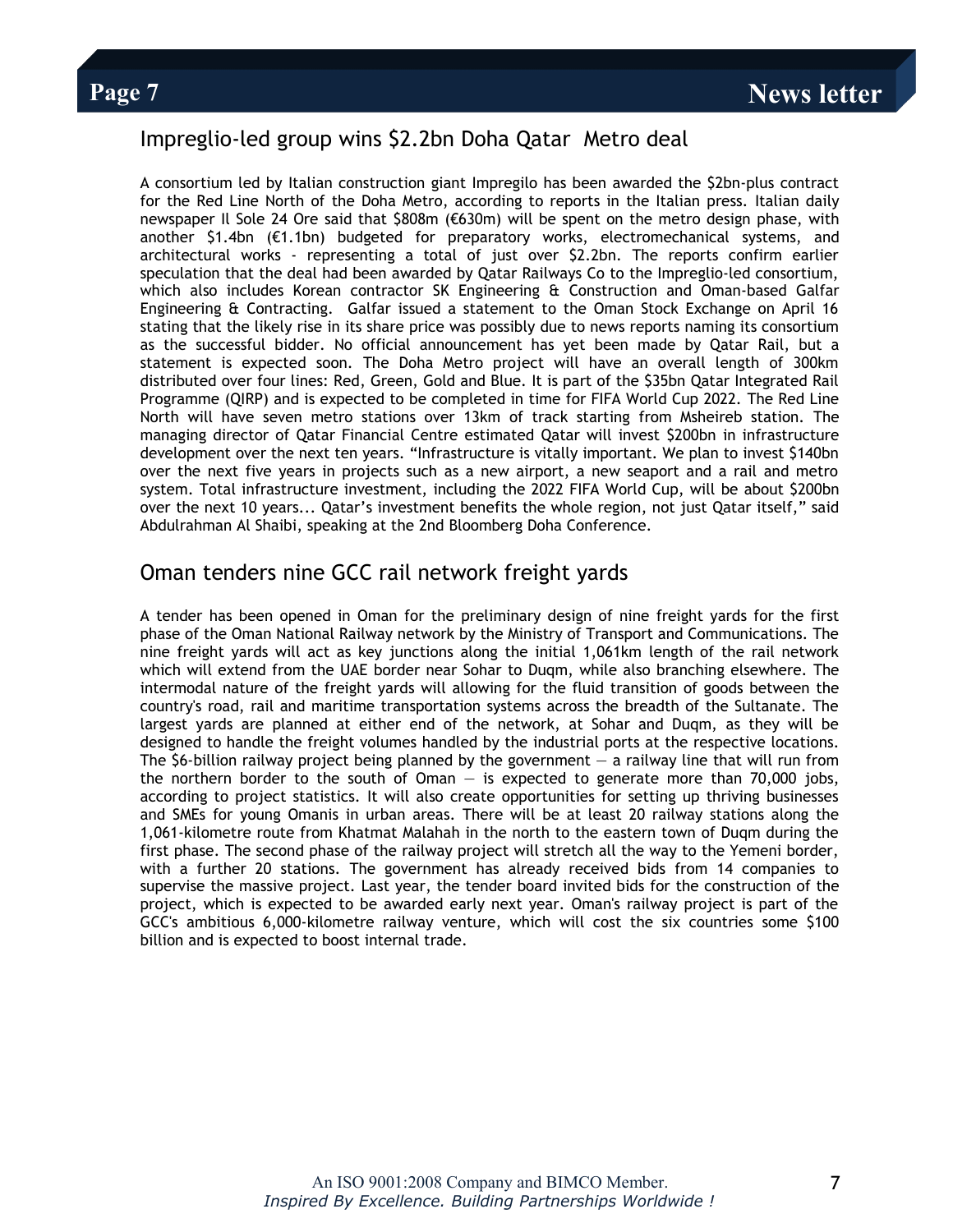### Fluor wins \$185m deal on \$5bn Doha Bay Crossing

Fluor Corporation just announced that the company has signed a contract with Qatar`s Public Works Authority (Ashghal) to work on the Sharq Crossing program. The contract involves the provision of program management and construction supervision services for the approximately \$5billion Sharq Crossing program, previously referred to as the Doha Bay Crossing program. A formal notice of award was received in January and the contract was recently signed by both parties. The approximately \$185 million contract will be booked in Fluor`s second quarter of 2013. Sharq Crossing is a marquee program in Qatar`s ambitious development plans ahead of the 2022 FIFA World Cup. The project will traverse Doha Bay and will comprise bridge sections interconnected by an immersed tube tunnel to create a new passageway beneath the waters of Doha Bay. Completion of the system is required by 2020 to support the run-up to the World Cup event.



The project will be led from Fluor`s Doha, Qatar, office with support from the Abu Dhabi and Greenville, S.C., offices. A team has already mobilized to the field and is supporting the client on the project.

#### Aramco Trading leases Fujairah storage

Saudi Arabia has sharpened its edge in oil trading by leasing oil storage in Fujairah allowing the producer's new trading arm greater flexibility in both buying and selling oil products. Growing domestic demand means the leading oil producer also imports refined fuels. Its state oil company Saudi Aramco is one of the largest exporters of fuel oil and naphtha into East Asia as well as a net importer of gas oil. Last year it spawned a more agile offshoot to deal directly with customers and suppliers and juggle the logistics of trading. Aramco Trading with its own payroll and accounts has replaced Aramco's marketing department and its 80 strong team in Dhahran, the centre of the kingdom's oil producing eastern region includes risk management specialists lured from top Western trading houses. Aramco Trading direct contact with refiners, like India's Reliance, reducing the role of traders in its gasoline and gasoil import deals and has now leased at least 1 million barrels of oil storage at Vopak Horizon's tank farm in Fujairah.Capturing storage space in the emirate, outside the oil shipping lane Strait of Hormuz that Iran last year threatened to block, gives traders a competitive edge that allows them to quickly respond to demand particularly in Asia. An industry source familiar with Aramco's trading operations said that Aramco's strategy is different than the traditional trading houses in the region. After the export refineries come on stream the region will be long and it will make sense to invest in storage in the Gulf. Also, Aramco Trading has a dedicated outlet with an increasing demand and population.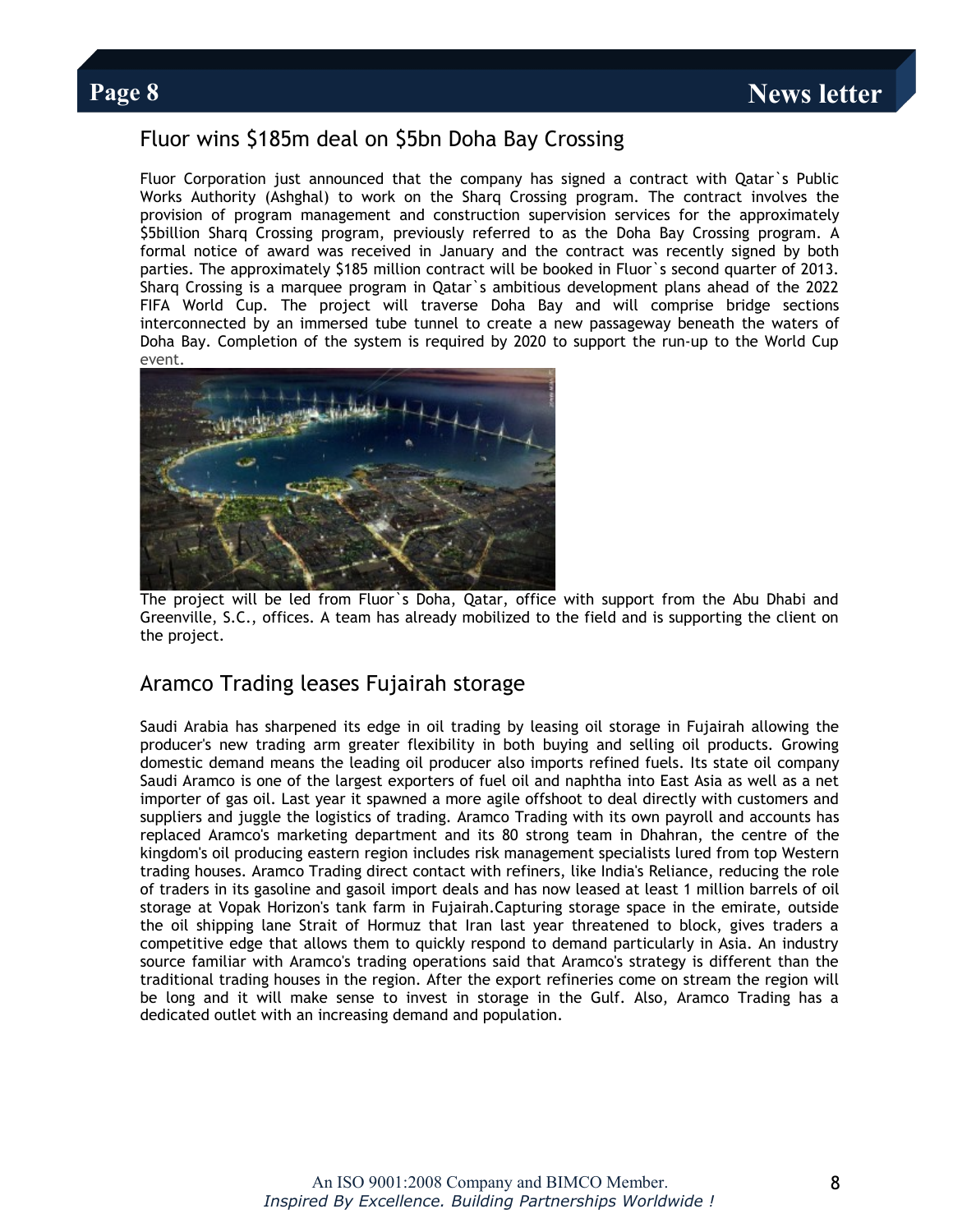#### Saudi Arabia increase steel imports from China

Recently, Saudi Arabia Stated Owned Steel Mills' domestic sales went down in January and February 2013, while their imports from China and Turkey presented an upward trend owing to price advantages. Actually, due to dwindling domestic demand, Chinese steel mills started to explore overseas demand and they eye Saudi Arabia market especially for its convenient customs procedures.

### Bechtel to open global rail & ports centre in UAE

Engineering contractor Bechtel has announced that it will establish a global Centre of Engineering Excellence in the United Arab Emirates (UAE), which will initially focus on rail and marine projects. The centre, which will open in the third quarter of this year, will draw on the firm's experience of rail projects around the world. The company, which had revenues of \$32.9bn and a project backlog of \$53bn in 2011 (the most recent year for which figures are available) has experience of huge rail projects worldwide including the Crossrail, Channel Tunnel and High Speed 1 projects in the UK and the Athens Metro in Greece. In ports, it has worked on more than 80 projects including the Khalifa Port/Kizad development in the UAE and the King Fahd Industrial Port in Jubail. The new centre will be run by the managing director of Bechtel's global rail business, Amjad Bangesh. He said: "Rail and port infrastructure go hand-in-hand and are the lifeline for transporting goods around the world from major petrochemical, power, and mining facilities.

#### [Kuwait: Construction activity set to rise](http://www.english.globalarabnetwork.com/2013050912923/Economics/kuwait-construction-activity-set-to-rise.html)

In recent months, the government has announced several infrastructure developments and reintroduced others that had been delayed due either to fiscal constraints or parliamentary hurdles regarding allegations of poor tender practice.. At the end of January, for example, the Kuwait Oil Company awarded a \$486.5m contract to Turkey-based contractor STFA to construct a port next to the Mina Al Ahmadi refinery, upgrade the existing harbour nearby and build other smaller harbours along the coast. The project is part of a larger development to increase shipping capacity for the refinery, which will be expanded to handle a capacity of around 4m barrels of oil per day by 2020. Other projects in the pipeline include the \$6bn expansion of Kuwait International Airport, which will increase its annual passenger-handling capacity to 20m; up to \$14.2bn worth of road work to be completed over the next five years; and infrastructure to underpin a commercial seaport on the previously uninhabited Boubyan Island.

## Ports, Terminals, International Shipping and Cargo related

An ISO 9001:2008 Company and BIMCO Member. *Inspired By Excellence. Building Partnerships Worldwide !*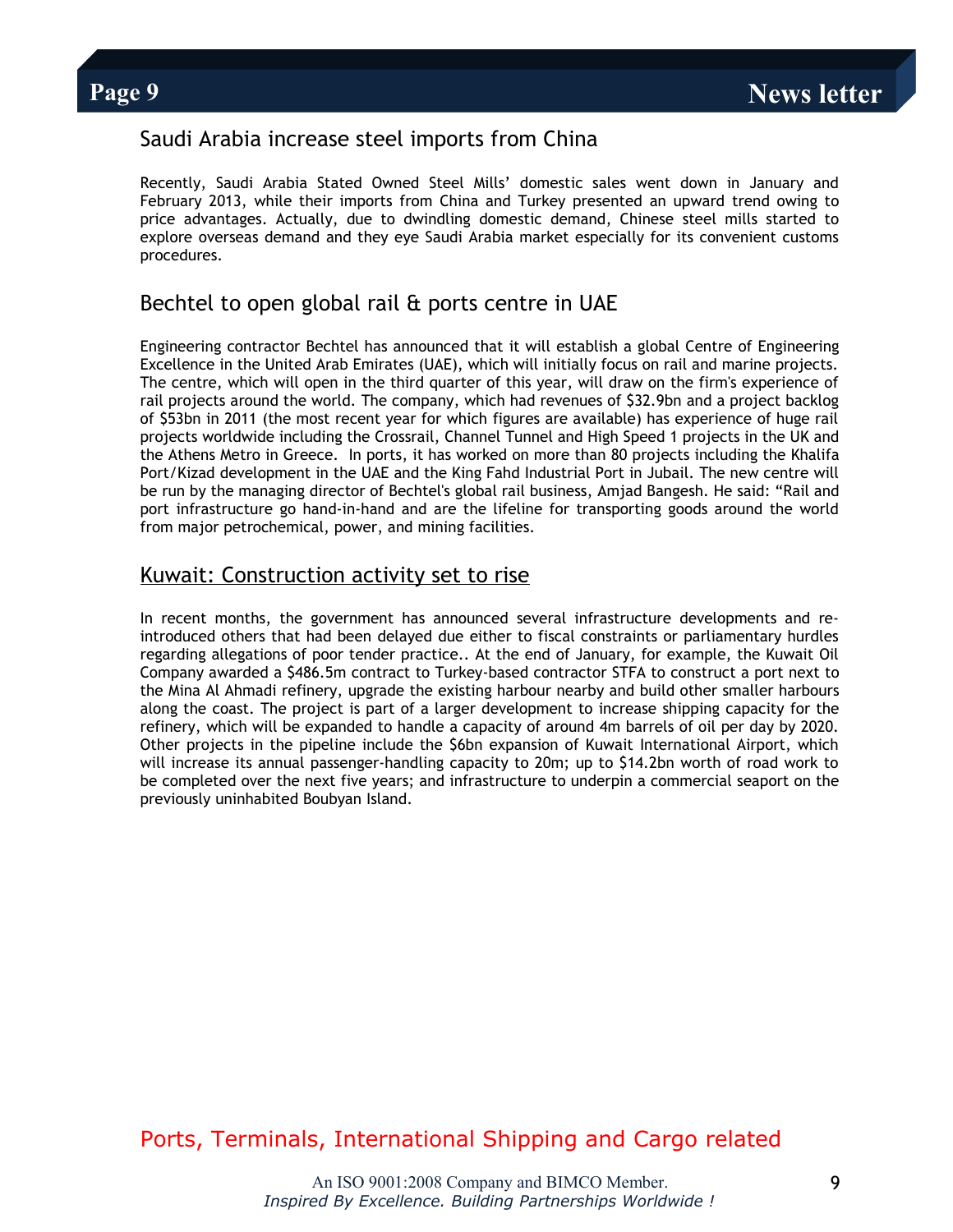#### News

### Jebel Ali port to have 19m TEU capacity by end 2014

DP World is investing \$850 million towards the construction of terminal 3 at Jebel Ali port, the largest sea port outside Asia and by far the largest between Rotterdam and Singapore. Last year, the Jebel Ali port handled 13.3 million TEUs. DP World operates over 60 terminals across six continents, with container handling generating around 80 per cent of its revenue. In addition, the company currently has 11 new developments and major expansions underway in 9 countries.



In 2012, DP World handled more than 56 million TEU (twenty-foot equivalent container units) across its portfolio from the Americas to Asia. With a pipeline of expansion and development projects in key markets, including India, Africa, Europe and the Middle East, capacity is expected to rise to around 103 million TEU by 2020, in line with market demand.

#### Work begins on \$130m Sohar Port container terminal

A groundbreaking ceremony took place at the Port of Sohar on Thursday to mark the start of construction of a new \$130m container terminal. The port, which is operated by Oman International Container Terminals, will increase capacity by 87.5% to 1.5m TEU (twenty-foot equivalent units) from its currently level of 800,000 TEU when work completes towards the end of the year, according to the Oman Daily Observer. The work is being carried out by China Harbour Construction Co. The new terminal will gave a total quay length of 1km and a 68-hectare container yard. It will also be fitted with three new post-Panamax quay cranes, alongside the port's existing four quay cranes. This means it will be able handle larger vessels. Andre Toet, CEO of Sohar Industrial Port Co said that a consortium of major shipping lines collectively known as the G6 is already using the port. He added that the expansion "will attract more main liners in the future, further reducing the logistics costs in the Oman supply chain".

Tenders opened for terminal at \$6bn Grand Faw port

An ISO 9001:2008 Company and BIMCO Member. *Inspired By Excellence. Building Partnerships Worldwide !*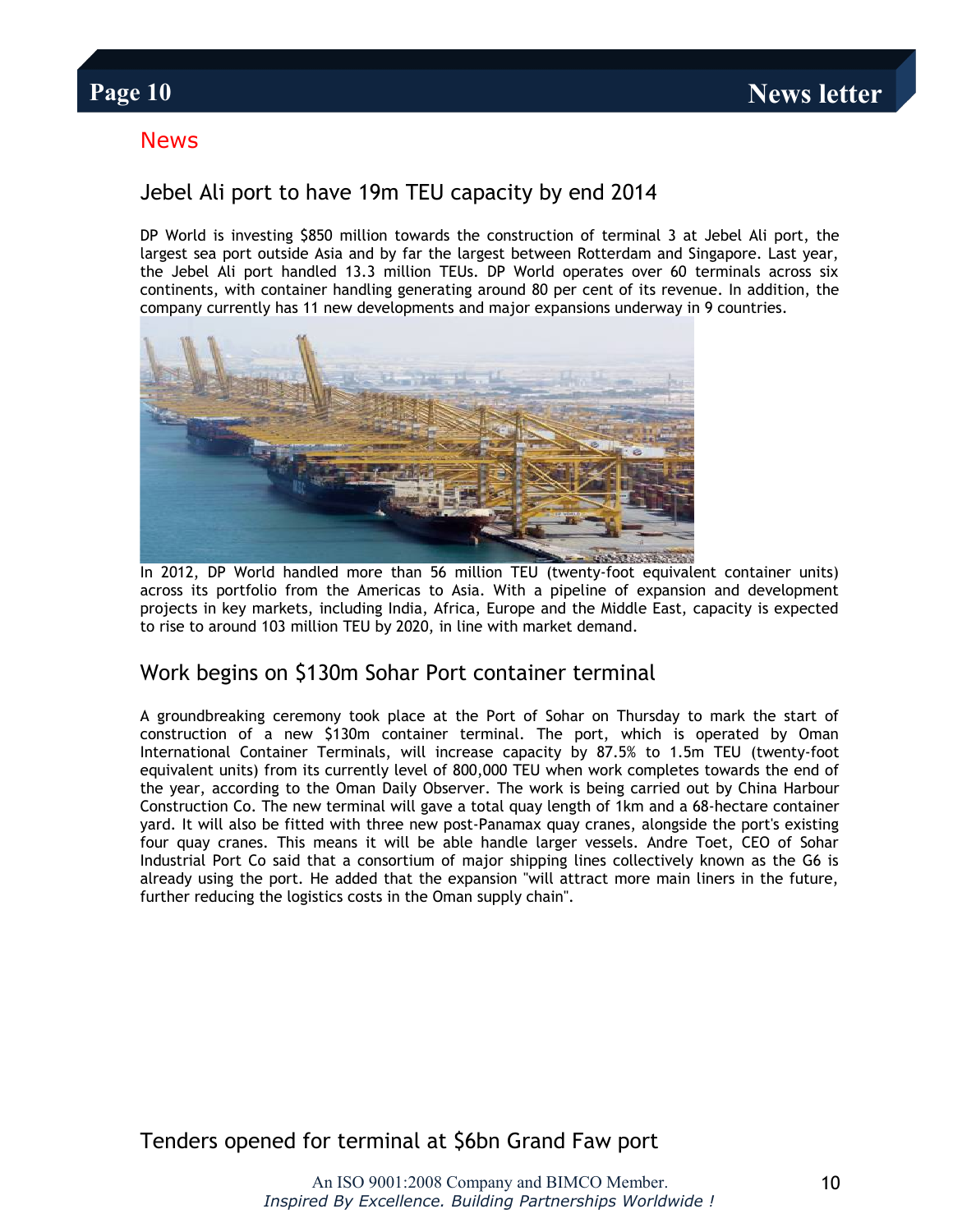Iraq's Transport Minister Hadi al-Ameri has said that its plan to build the new \$6bn Grand Faw project south of Basra will complete within three years. In a statement reported by news agency Aswat Al Iraq, al-Ameri said that the huge, three-phase project will achieve a revolution in the world of transportation. He was speaking as the ministry opened tender bids to build the port's terminal, with five companies reportedly submitting bids to build it - including two South Korean, two Dutch and one Greek company. Al-Ameri said the government intends for the work to be complete within 30 months, adding that the project will help Iraq's national development and provide employment opportunities in Basra. The Grand Faw Project is being completed in three phases. A \$264m contract for the initial phase to build the port's breakwater and quay walls was awarded to Archirodon Construction Company of Greece in October 2012. Work was due to start in December 2012 and take two years to complete.

#### Aqaba Container Terminal marks USD 140 million expansions

Aqaba Container Terminal, a JV between the Aqaba Development Corporation and APM Terminals has just commemorated the successful completion of the first part of its USD 140 million berth expansion. The expansion project will see an additional 200 metres of new quay and the installation of two new Ship to Shore cranes and four Rubber Tire Gantry cranes. The berth expansion project is an important step for the city of Aqaba. The expansion contributes to higher productivity and port capacity for shipping lines to expand trade. According to terminal operator APM Terminals, the redevelopment of the quayside will allow the terminal to handle three of the world's largest ocean carriers simultaneously and will increase annual capacity to 1.5 million TEU. Last year, the Jordanian terminal saw container throughput jump 16% to 833,000 TEU.

#### Britain's former flagship to be scrapped in Turkey

The British Royal Navy's former flagship HMS Ark Royal, a light aircraft carrier with a weight of 22,000 tons, sailed from Portsmouth on Monday, May 20, heading to Turkey where she will be scrapped. She was the third and final vessel of Invincible-class.



As part of a £2.9 million (\$4.38 million) deal, Ark Royal will go to the same yard that took its sister ship Invincible. Izmir, Aliaga-based Turkish ship dismantler LEYAL Ship Recycling Ltd had also scrapped Invincible back in 2011, obtaining more than 10,000 mt of ferrous scrap.

#### Eastern Indian port to resume shipbreaking operations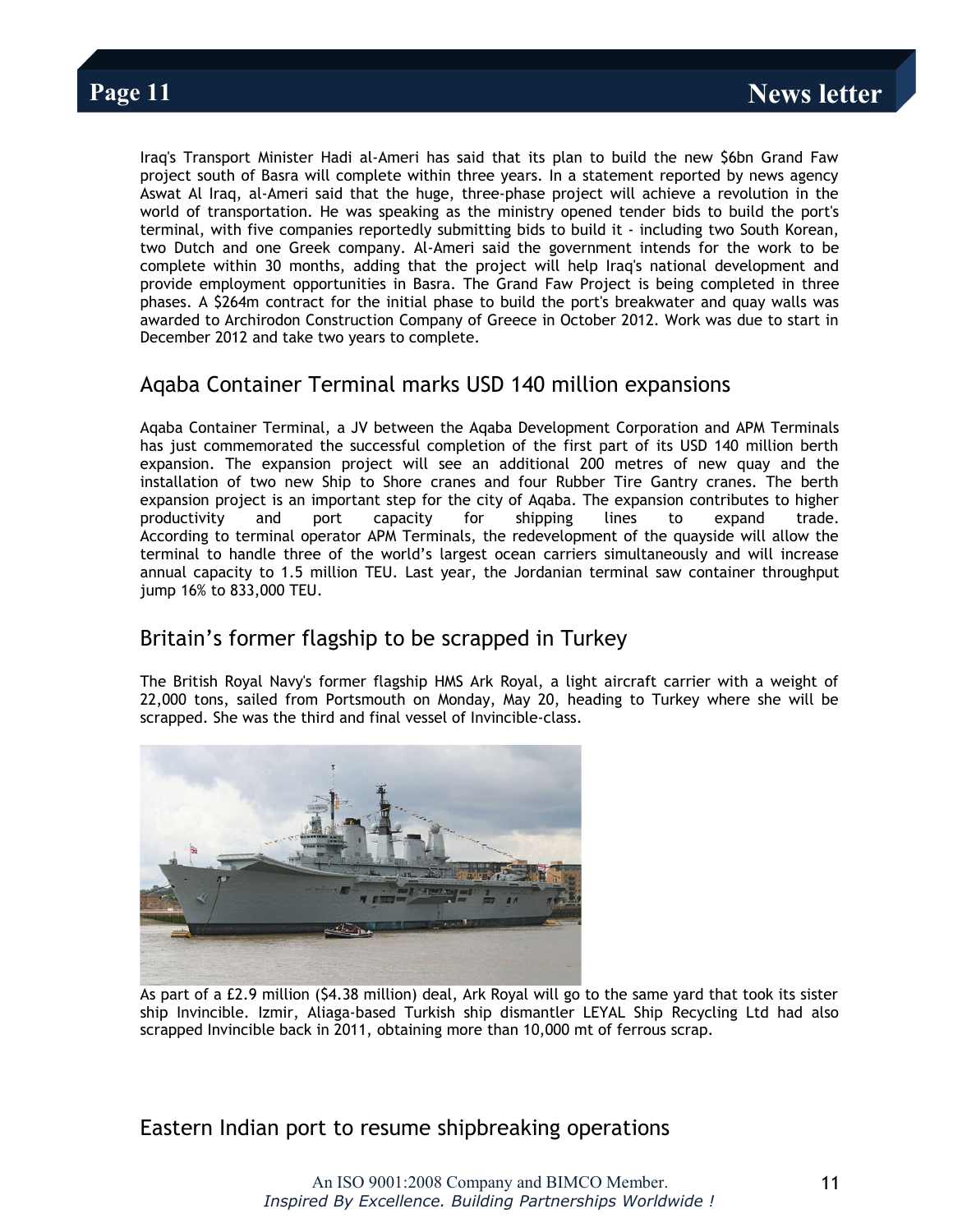Kolkata Port Trust (KoPT), which operates two dock systems in eastern India, is planning to resume full-fledged shipbreaking activities after nearly three years, a senior port official said on Friday, May 10. According to A K Bagchi, director at KoPT's Marine Department, five to six berths at Kolkata Dock System (KDS) have been reserved for shipbreaking activities and trial runs have been started with three-medium sized vessels. Full shipbreaking operations will start as soon as statutory pollution and environmental clearances are obtained from designated authorities, the official said. The shipbreaking operations of KoPT had been stopped in 2010 owing to technical reasons. In the first year of resumption of shipbreaking, the port authorities expect a revenue of \$1 million. The average annual revenue from shipbreaking before it was stopped was \$12 million per year. KoPT operates two dock systems, one at a riverine port on Hooghly river at Kolkata and the second at a deep water dock at Haldia, 50 km southwest downstream along the Bay of Bengal coastline.

#### [JSW Steel eyeing coal mines in Africa, US and Canada](http://coaljunction.in/news/newsdetail/jsw_steel_eyeing_coal_mines_in)

JSW Steel Ltd is looking at acquiring coal mines in Africa, US and Canada, a senior company official said on Thursday. We have a strong balance sheet and we are looking for acquisition of coking coal mines in Africa, US and Canada," JSW SteelBSE 0.09 % Joint Managing Director Seshagiri Rao said here. The company is looking at acquiring iron ore and coal mines in both India and abroad as it looks to increase self-sufficiency in feeding its steel plants. "As we expand aggressively, we need to own mines to bring down costs," Rao said. "We are open to acquiring mines in overseas. There are huge opportunities as commodity cycle is on reverse curve. We are keeping our eyes and ears open," JSW Chairman and Managing Director Sajjan Jindal said. However, the company is cautious on acquisitions abroad as its past experience was not positive, Jindal said. During FY13, the company operation in Chile iron ore mine continued to be profitable, while the production in coal mines in the US remained subdued due to delay in obtaining permits. In the domestic market, the company plans to bid for iron ore mines in Karnataka after Supreme Court lifted the ban.

#### Urgent action still required between Asia and North Europe: Drewry

CONTINUING recession in Europe is badly timed for ocean carriers with deliveries of an armada of ultra large container vessels coming before the end of the year. Added to that lack of demand and the abundance of tonnage, is the parallel collapse in westbound freight rates, but which can be reversed by more radical changes on the supply side. The latest cargo flow figures for March confirms that westbound volumes from Asia to Northern Europe are still falling after taking into account seasonal factors. The 714,000 laden TEUer out of Asia was 7.8 per cent lower than the same month last year. At the end of April, ocean carriers still had another 31 ships over 10,000 TEU due for delivery this year, including Maersk's first 18,000-TEU goliaths. April's total effective westbound vessel capacity of 843,161 TEU was virtually the same as in March. Another six sailings were cancelled, the same as in March, but much less than the 11 in January and 10 in February. "On the other side of the equation, vessel capacity in March (614,984 TEU) was 2.6 per cent higher than in February, so average vessel utilisation fell from a poor 65 per cent to an even poorer 64 per cent. By the time Evergreen has finished making all its changes in June, the total effective eastbound vessel capacity offered by all carriers in April will be reduced by 4.8 per cent,"

Shipowners pleased IMO easing up ship waste water dumping rules

THE International Association of Dry Cargo Shipowners (Intercargo) has expressed satisfaction that the UN's International Maritime Organisation (IMO) has eased rules on waste water dumping when no compliant portside facilities exist. "The decision reached is good for IMO and industry in that it defines clear responsibilities, provides clarity for ships so that they will not fall foul of inadvertent MARPOL [marine pollution] transgressions," said Intercargo technical manager Intercargo's Ian Harrison. The United Nations agency will now issue a circular allowing flexibility in the face of a lack of adequate port reception facilities for hold washing water, containing substances deemed "harmful to the marine environment" and allow its discharge outside designated areas, 12 miles